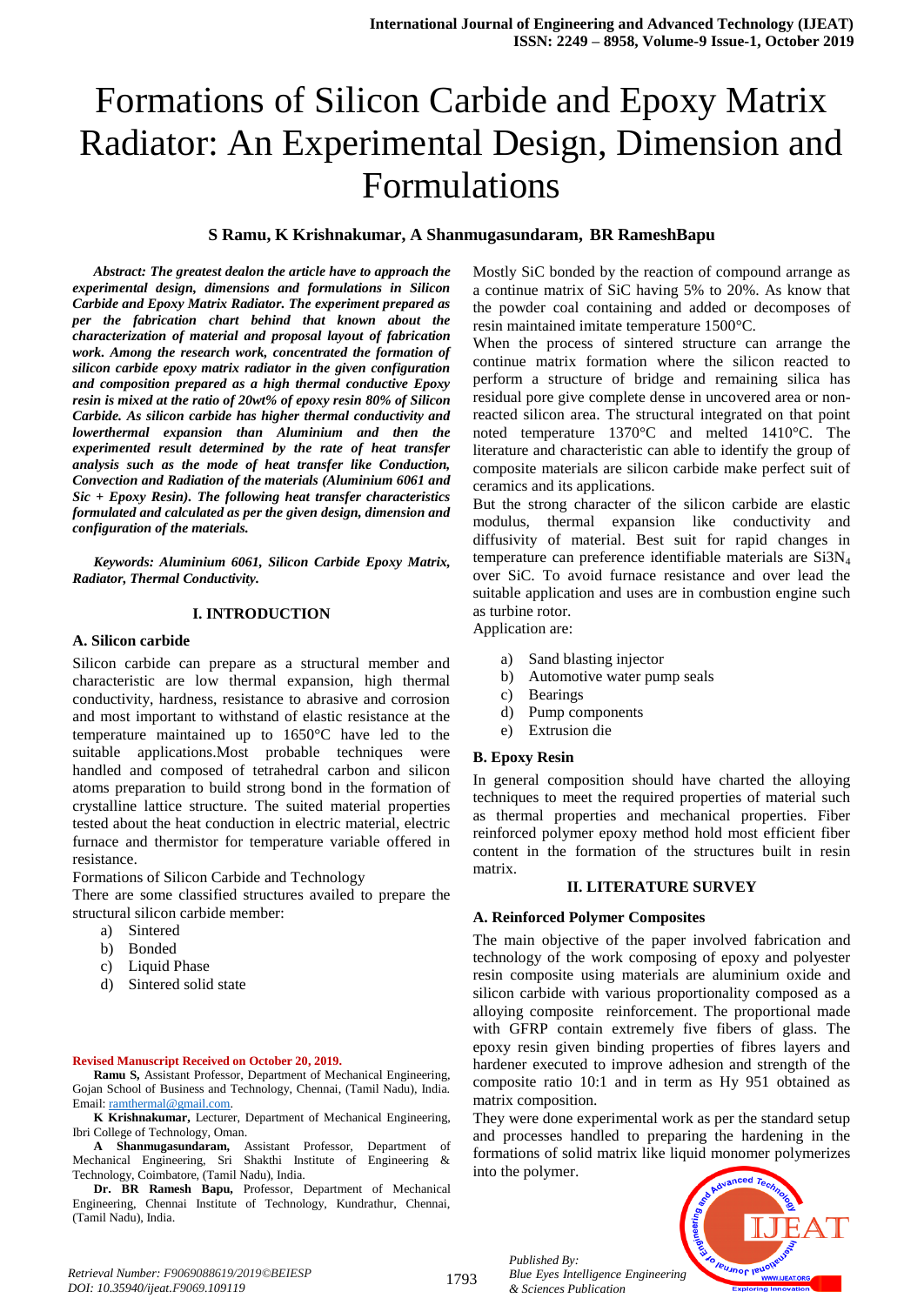Compositions were executed ranges in four different samples:

Sic (3%) + Al2O<sup>3</sup> (3%) + Epoxy Sic (2%) + Al2O<sup>3</sup> (2%) + Epoxy Sic (3%) + Al2O<sup>3</sup> (3%) + Polyester

Sic  $(2\%) + Al_2O_3(2\%) + Polyester$ 

With this test sample experimented the mechanical characteristics like Tensile Strength, Shear Strength, Impact Test, Hardness Test and Biaxial Strength completed successfully by this article.Maximum tensile strength reached 36.53 MPa, Shear Strength 6.45 kN, Biaxial Stress 40.7 MPa, Good Stiffness and Shrinkage reduced.<sup>1</sup>

# **B. Heat Transfer Process of Internal and External Flow in Radiators**

Illustrated the general contribution of the heat exchanger used to exchange the heat from hot fluid to cold fluid to achieve the maximum thermal and overall efficiency of the radiator. Accompanied of the project discussed about the mode of heat transfer (Conduction, Convection and Radiation), including the part of internal and external fluid flow with the annulus dimension to found the effectiveness of the heat exchanger. Mainly it has determined and investigated the characteristics of heat transfer, when the observation of the project proposed the character of heat exchanger expressed the analysis of internal fluid flow, fluid non-circular tube section, yield heat transfer coefficient in water corresponding the similarity of air flow to heat exchanger tube where observed in external flow direction across in the radiator tube and protruded number of fins along the circumferences on the area to increase the rate of heat transfer. These method of work were executed as numerous assumption technique in heat exchanger.<sup>2</sup>

# **C. Modern and Conventional Radiators**

This article have studied different factor the influence the performance of the radiator along with reviews of conventional and modern enhancement in improving the performance of the radiator. And the factors that affected by the engine cooling system such fuel consumption and thermal efficiency.<sup>3</sup>

# **D. Change in Heat Exchanger Material**

Explained in the dealt that to apply the graphite foam content over the radiator to found the potential matter of material in heat exchanger. The structure of heat exchanger were designed as a corrugated model and extended surface designed louver strips model using materials were aluminium to withstand maximum rate of temperature to exchanges. Especially design of heat exchanger and applied foam techniques contributed light weight model of radiator to achieve the performance of the heat exchanger. Where the experimental result compared with the aluminium and copper material, resulting achieved expected COP value than the other methods. Selection of graphite material enumerated before the fabrication by the case study, Similarity of the graphite reached high pressure drop, low Coefficient of Performance value to performed the higher rate of heat transfer in the radiator.

# **III. MATERIALS AND METHODOLOGY**

# **A. Software used for Designing**

The design was done by using AUTOCAD software. The design was done in 2D. The radiator is drawn in first angle projection and the tube is drawn in isometric view.



**Fig: 1 Radiator design front and side view in AUTOCAD Software**

# **B. Silicon Carbide**

Silicon carbide of 50um about 500gm was bought from Vazirbun Trading, Broadway, Chennai.

# **C. Radiator**

The radiator used in this project is a Universal Aluminum Radiator. Model belong to Hyundai Santro along with the fan was purchased in Raja Car Parts at Pudupet.



**Fig: 2 Radiator Fin Dimensions in AutoCAD Software**



**Fig: 3 Silicon Carbide**

## **D. Epoxy Resin**

An epoxy resin Araldite AW106 Resin and HV 953 U Hardener of 500ml each is purchased at Universal Machine Tools, Broadway, Chennai.

The resin is diglycidyl ether of



1794

*Published By: Blue Eyes Intelligence Engineering & Sciences Publication*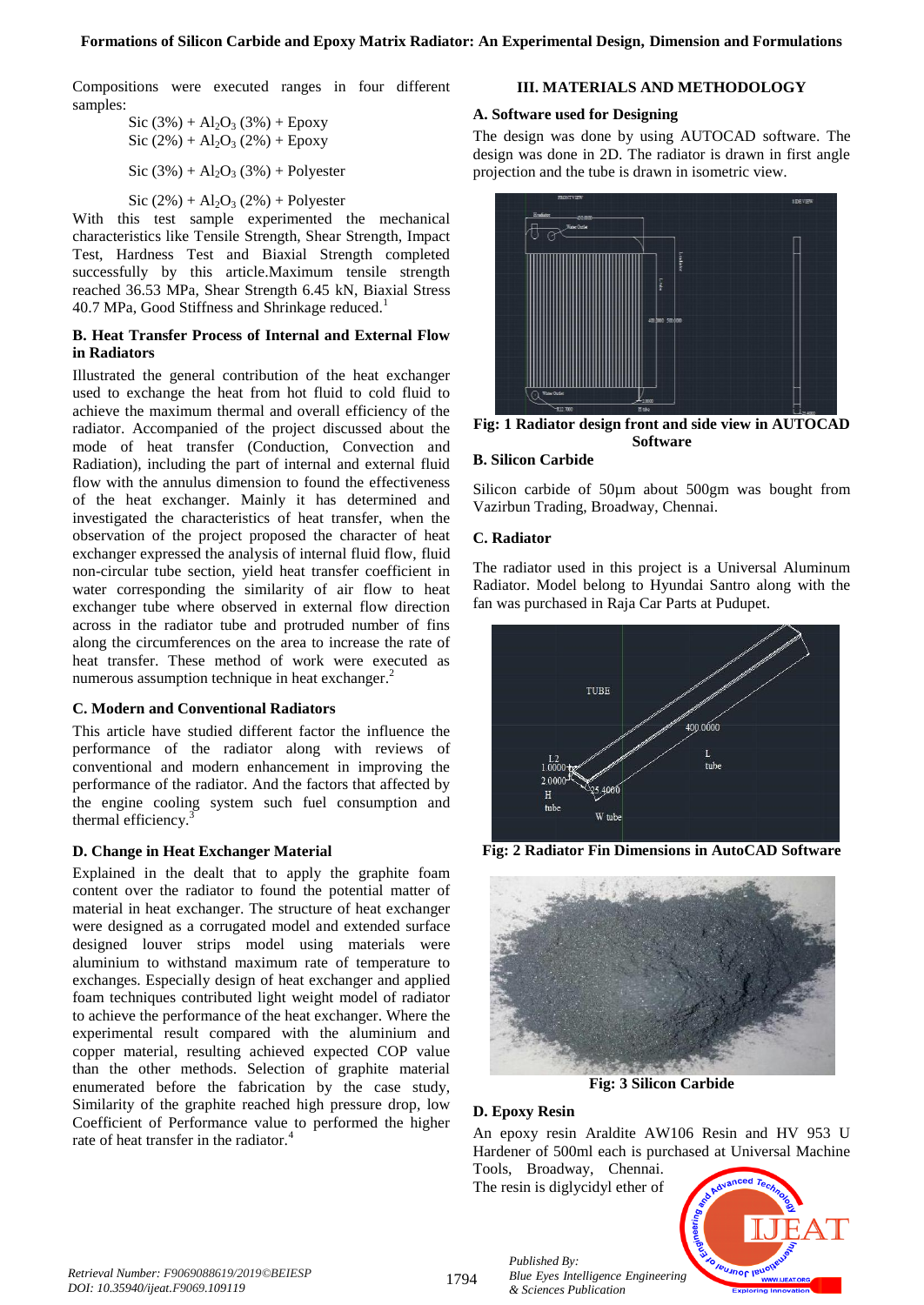bisphenol-A and hardener is 2-ethyl-4-Methylimidazole.

| <b>Properties</b>               | <b>Resin</b>         | <b>Hardener</b> |  |
|---------------------------------|----------------------|-----------------|--|
| $\text{Color } /$<br>Appearance | Colourless<br>Liquid | Amber<br>Liquid |  |
| Specific<br>Gravity             | 1.17                 | 0.92            |  |
| Viscosity                       | 50000                | 35000           |  |
| Thermal<br>Conductivity         | $0.39$ W/m2K         |                 |  |

**Table 1: Material Properties**

## **E. Fabrication Technology**



**Fig: 4 Layout diagram for fabrication methodology**

| <b>Table: 2 Radiator Dimensions and Parameters</b> |  |  |
|----------------------------------------------------|--|--|
|----------------------------------------------------|--|--|

| L<br>r | H<br>radiato radiato radiato<br>r | W<br>r |      | L tube   H tube $ W $ tube   N tube |        |         |
|--------|-----------------------------------|--------|------|-------------------------------------|--------|---------|
| m      | M                                 | m      | m    | m                                   | m      | No Unit |
| 0.5    | 0.43                              | 0.0254 | 0.40 | 0.002                               | 0.0254 | 35      |



**Fig. 5Ripping of fins and Soldering Tool**



**Fig:6 Silicon Carbide Surface Coating in Radiator**

# **IV. CALCULATION & DISCUSSION**

# **A. Internal Flow of Water**

While experimenting the hot water flows from the engine through the radiator tube, the heat exchanger basic dimensions are observed non-circular cross section in hydraulic diameter. The flow of water content observed the rate of flow and determined the Reynolds number. When exposed the calculated dimensions of the wetted perimeter are negligible. Similarly the air flow across the bundle of the radiator tubes, where flow opposes the direction as crossed flow manner. Flow of air across the bundle one by one is complicated and in dimensions, its difficulty to observe the reading and calculation of the characteristic of heat transfer. As well the part of dimension ratio height to width very small and it has considerably assumption should be required as per the standard data.

| $D_{\text{hydraulic}} = \frac{4 \times A_{\text{tube}}}{P_{\text{tube}}}$                                                        |
|----------------------------------------------------------------------------------------------------------------------------------|
| D <sub>hydraulic</sub> = $3.968\times10^{-5}$ m <sup>2</sup>                                                                     |
| $T_{\text{mean water}} = \frac{T_{1+} T_2}{2}$                                                                                   |
| $T_{mean water} = 63.6 ° C$                                                                                                      |
| V water = $\frac{Q_{\text{water}}}{N_{\text{tube}} \times A_{\text{tube}}}}$<br>V <sub>water</sub> = $1.12 \times 10^{-5}$ m/sec |
|                                                                                                                                  |
| $\text{Re}_{\text{water}} = \frac{V_{\text{water}} \times D_{\text{hydraulic}}}{V}$<br>Vwater                                    |
| $Re_{water} = 927.866 < 2300$                                                                                                    |
| <b>Nusselt Number</b>                                                                                                            |
| $Nu = 3.96$                                                                                                                      |
| $h_{\text{water}} = \frac{\text{Nu water} \times \text{k}_{\text{water}}}{\text{Nu_{\text{water}}}}$                             |
| $v_{\text{water}}$<br>$h_{\text{water}} = 649.98 \text{ W/m}^2 \text{ K}$                                                        |
|                                                                                                                                  |

*Published By:*

*& Sciences Publication* 



*Retrieval Number: F9069088619/2019©BEIESP DOI: 10.35940/ijeat.F9069.109119*